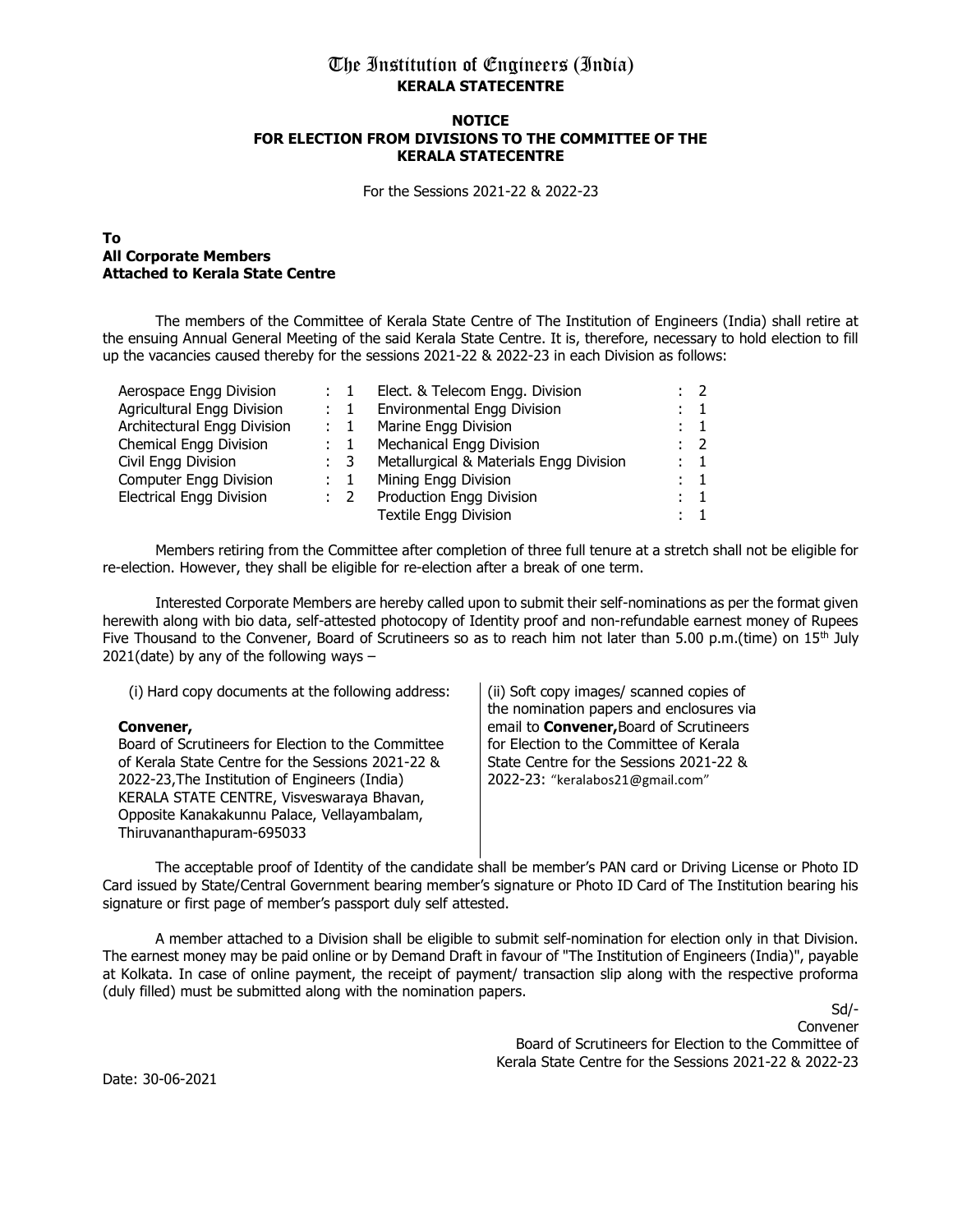### [FORMAT OF NOMINATION]

To The Convener Board of Scrutineers The Institution of Engineers (India) Kerala State Centre, Visveswaraya Bhavan, Opposite Kanakakunnu Palace, Vellayambalam, Thiruvananthapuram-695033

Dear Sir,

#### Sub: Election to the Committee of Kerala State Centre for the Sessions 2021-22 & 2022-23

I, ………………………………………… attached to …………………………...Engineering Division hereby nominate myself from the same Division for the subject election.

 I attach herewith my updated biodata, Rs.5,000/- as the non-refundable earnest money by way of Demand Draft (Number ……………………../Online transaction number …………………………………………\*) and self-attested photocopy of my PAN Card / Driving License or Photo ID Card issued by State/Central Government bearing my signature or Photo ID Card of The Institution bearing my signature / first page of my passport as proof of my identity.

Thanking you,

Yours faithfully,

|       | Class of Membership of IEI : ________________ |  |
|-------|-----------------------------------------------|--|
|       |                                               |  |
|       |                                               |  |
| Date: |                                               |  |

### N.B.

1. \*Details of IEI Bank A/Cs for online payments [Beneficiary: THE INSTITUTION OF ENGINEERS (INDIA)]

| Account No. 012104000094674                   | Account No. 10577673157                                         |
|-----------------------------------------------|-----------------------------------------------------------------|
| IFSC No. IBKL0000012                          | IFSC No. SBIN0002062                                            |
| Bank Name & Branch: IDBI Bank, Siddha Point,  | Bank Name & Branch: SBI Gokhale Road Branch                     |
| Ground Floor, 101 Park Street, Kolkata 700016 | Gokhale Court, 1 <sup>st</sup> Floor 1/2 Harish Mukherjee Road, |
|                                               | Kolkata - 700020                                                |

- 2. The receipt generated after online payment must be attached with the respective proforma (duly filled) and forwarded to the IEI HQ.
- 3. No payment by Cheque shall be acceptable.
- 4. Details of criminal proceedings in any court of law and proceedings by the Council or the Ethics Control Board against the member, if any, should be annexed separately.